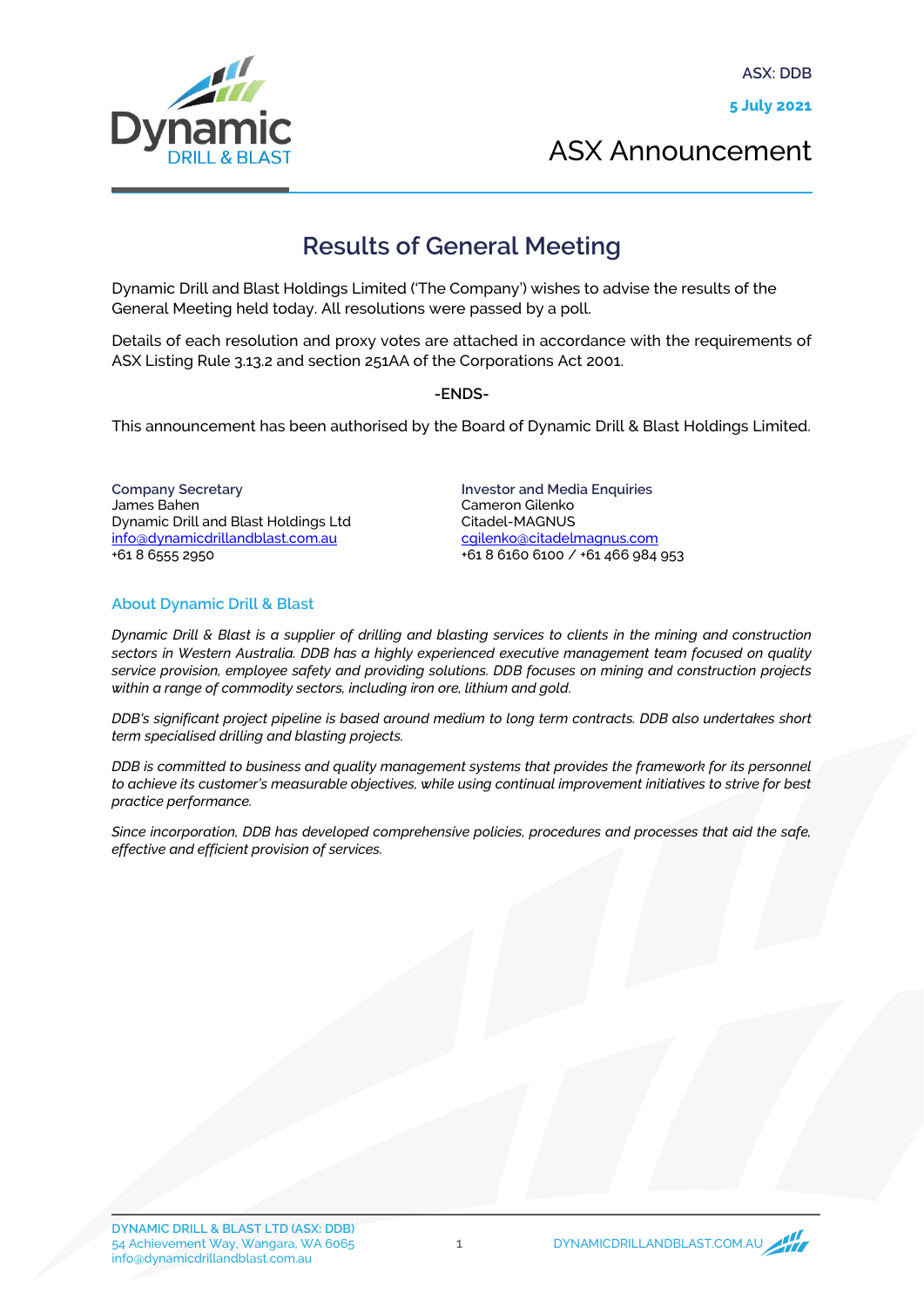## **Disclosure of Proxy Votes**

**Dynamic Drill and Blast Holdings Limited**

General Meeting Monday, 05 July 2021



In accordance with section 251AA of the Corporations Act 2001, the following information is provided in relation to resolutions put to members at the meeting.

|                                                                                              |                                                   |                                                                                         | <b>Proxy Votes</b>    |                   |                | Poll Results (if applicable)        |                       |                   |                |
|----------------------------------------------------------------------------------------------|---------------------------------------------------|-----------------------------------------------------------------------------------------|-----------------------|-------------------|----------------|-------------------------------------|-----------------------|-------------------|----------------|
| <b>Resolution</b>                                                                            | Decided by<br>Show of<br>Hands (S)<br>or Poll (P) | <b>Total Number</b><br>of Proxy Votes<br>exercisable by<br>proxies validly<br>appointed | <b>FOR</b>            | <b>AGAINST</b>    | <b>ABSTAIN</b> | <b>PROXY'S</b><br><b>DISCRETION</b> | <b>FOR</b>            | <b>AGAINST</b>    | <b>ABSTAIN</b> |
| 1 Approval to issue Shares under<br>Tranche 2 Placement                                      | P                                                 | 29,132,277                                                                              | 29,131,155<br>100.00% | $\Omega$<br>0.00% | $\circ$        | 1,122<br>0.00%                      | 31,015,336<br>100.00% | $\Omega$<br>0.00% | $\Omega$       |
| 2a Ratification of prior issue of Shares<br>under Tranche 1 Placement - Listing<br>Rule 7.1  | P                                                 | 33,388,866                                                                              | 33,387,744<br>100.00% | $\Omega$<br>0.00% | $\circ$        | 1,122<br>0.00%                      | 35,187,480<br>100.00% | $\Omega$<br>0.00% | $\Omega$       |
| 2b Ratification of prior issue of Shares<br>under Tranche 1 Placement - Listing<br>Rule 7.1A | P                                                 | 33,388,866                                                                              | 33,387,744<br>100.00% | $\Omega$<br>0.00% | $\Omega$       | 1,122<br>0.00%                      | 35,187,480<br>100.00% | $\Omega$<br>0.00% | $\Omega$       |
| 3 Approval to issue Consideration<br><b>Shares</b>                                           | P                                                 | 39,857,445                                                                              | 39,856,323<br>100.00% | $\Omega$<br>0.00% | $\Omega$       | 1,122<br>0.00%                      | 41,740,504<br>100.00% | $\Omega$<br>0.00% | $\Omega$       |
| 4 Approval to issue Milestone Shares                                                         | P                                                 | 39,857,445                                                                              | 39,856,323<br>100.00% | $\Omega$<br>0.00% | $\Omega$       | 1,122<br>0.00%                      | 41,740,504<br>100.00% | $\Omega$<br>0.00% | $\Omega$       |
| 5 Participation of Related Party in<br>Tranche 2 Placement - Garret Dixon                    | P                                                 | 39,607,445                                                                              | 39,556,323<br>99.87%  | 0<br>0.00%        | 250,000        | 51,122<br>0.13%                     | 41,490,504<br>100.00% | $\Omega$<br>0.00% | 250,000        |
| 6 Participation of Related Party in<br>Tranche 2 Placement - Garnett<br>Superannuation       | P                                                 | 39,857,445                                                                              | 39,806,323<br>99.87%  | 0<br>0.00%        | $\Omega$       | 51,122<br>0.13%                     | 40.141.890<br>100.00% | $\Omega$<br>0.00% | 1,598,614      |